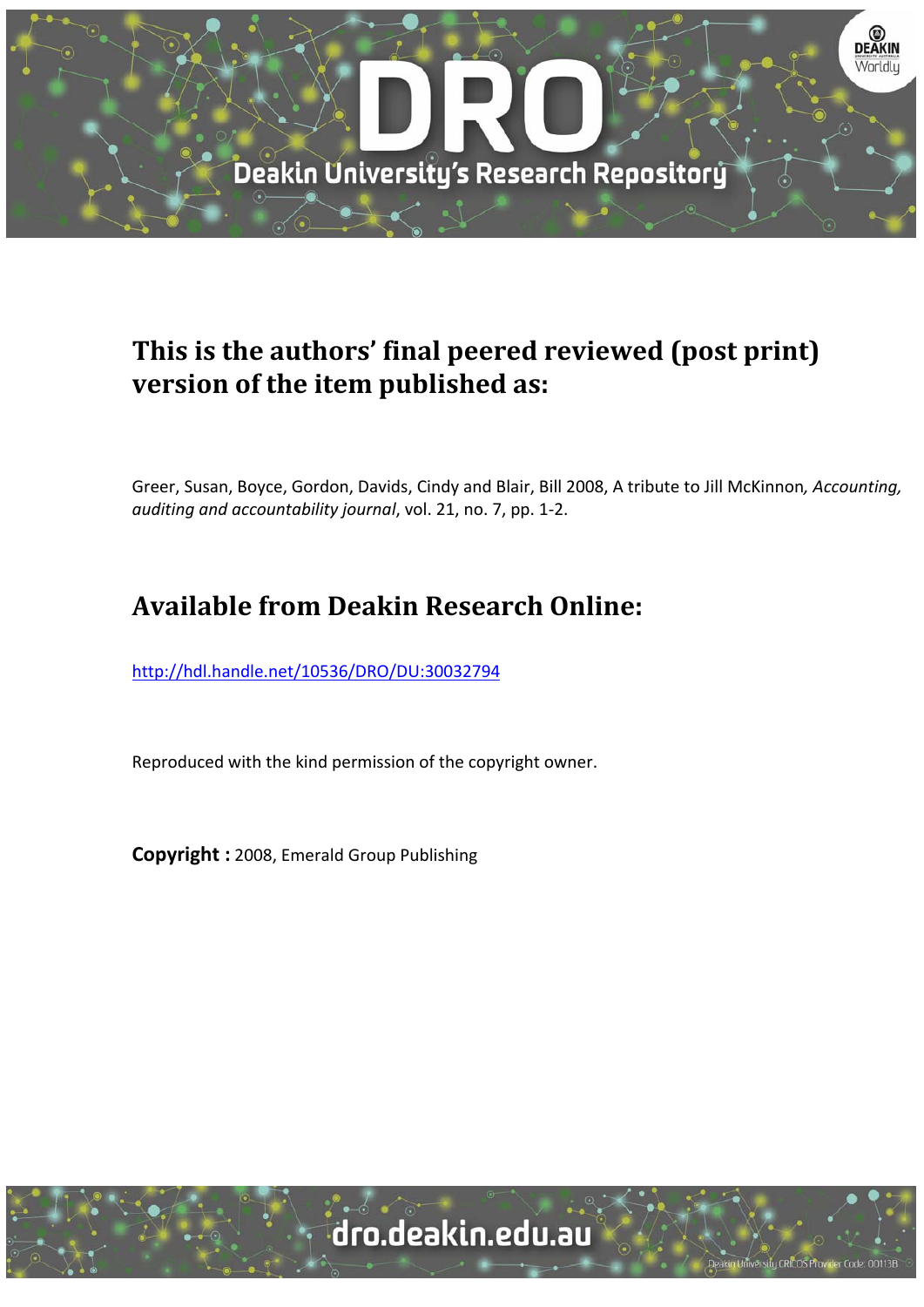# A tribute to Jill McKinnon

#### **Prepared by Susan Greer (Sydney University), Gordon Boyce, Cindy Davids, and Bill Blair (Macquarie University)**

Friends and colleagues were deeply saddened by the death of Jill McKinnon on 15 June 2008. She was a friend and mentor to her colleagues at Macquarie University for over 30 years. We knew her as a warm and generous person who gave unreservedly of her time and widely shared her academic knowledge and skills. Jill was a calm and unassuming scholar with a gentle manner and she was much-admired for the high quality of her research and teaching. Her gentleness often cloaked a very sharp mind which rejected the often self‐serving aspirations of the rising "managerial class" in the academy.

Jill was influential in the leadership of the Accounting and Finance Department at Macquarie University, and her contributions were highly valued. She was acclaimed for her teaching quality, which was characterised both by intellectual rigour and the care and assistance provided to students. She was particularly noted for quality research supervision and the high degree of support and guidance afforded to Honours and PhD students. Jill's commitment to fairness and equity was always directed at ensuring students got the most out of their studies and achieved the best outcomes possible.

Jill's dedication to research and scholarship earned her great respect around the world. She published over 50 papers in leading journals and books, earning a distinguished international reputation. Her PhD on the historical development of corporate reporting in Japan is considered a seminal study, breaking new ground in the cultural and international dimensions of accounting research. It was pioneering in its cross‐disciplinarily and methodological innovation. In 1988, she published a paper in the inaugural issue of *AAAJ* ("Reliability and validity in field research: some strategies and tactics", *Accounting, Auditing & Accountability Journal*, Vol. 1 No 1, pp. 34‐54), sharing the methodological insights gained through her own research. This paper was premised on a belief that the challenges presented by qualitative work in a range of sites and using diverse methods do not necessitate a sacrifice in quality or credibility. The paper continues to provide methodological guidance to contemporary field researchers in accounting, whether they are beginners or more experienced academics.

The body of research produced by Jill and her partner and collaborator on many research projects, Graeme Harrison, represents a significant milestone in cultural research in accounting, drawing particular attention to the interaction between national culture and organisational management and control systems. For more than 25 years, Jill and Graeme were a highly productive and influential team.

Throughout her career, Jill supported and mentored many colleagues in their academic pursuits. Although she was considered to be one of the most talented academics in her field, Jill's emphasis was always on the community of scholars of which she was a part, and she never pursued personal academic advancement to the extent merited by her own achievements.

Junior and senior colleagues remember Jill as someone who always had an optimistic attitude, was considerate of others, and exemplified gentleness, sincerity, compassion, and a resolute commitment to fairness. Even while she was seriously ill, enduring more than 1,000 hours of chemotherapy over 28 months, Jill maintained a positive outlook and an unwavering commitment to the academic community and her research students. Her love of flowers and gardening and appreciation of all things colourful helped to sustain Jill and Graeme through these very difficult times.

Jill's body of research will stand the test of time as a quality contribution to the accounting discipline. She will be remembered as a skilful scholar of integrity who was instrumental in the development of many other academic careers. But, most of all, Jill will be remembered as a dear friend and esteemed colleague. Her warmth and academic insights will always be an inspiration. Our love and thoughts at this time are especially with Graeme and with Jill's family.